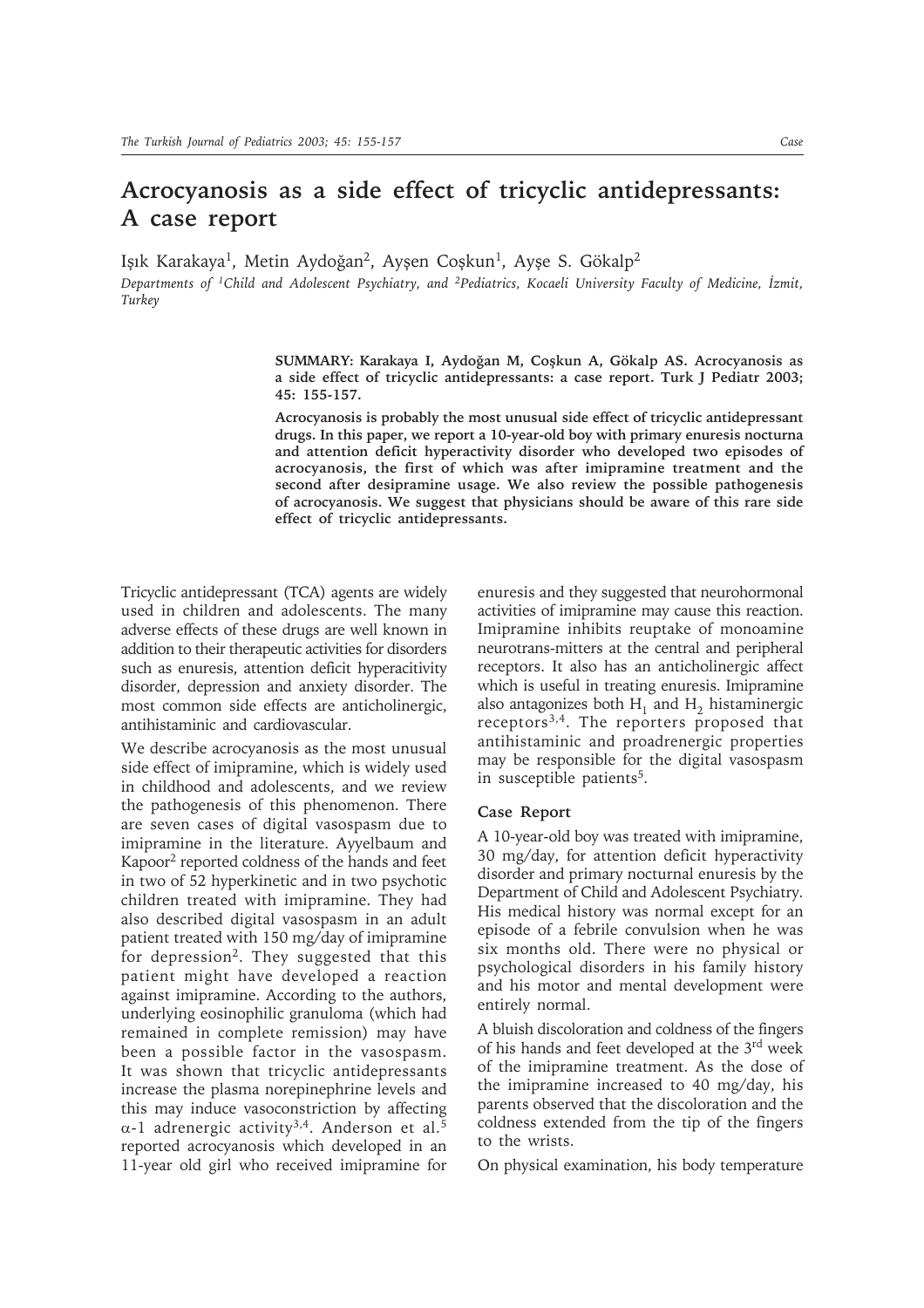was 36.5°C, blood pressure 100/70 mmHg, pulse 92 beats/minute and respiratory rate 18/minute. He was not found to be dyspneic and the capillary filling time was shorter than 2 minutes. His hands and feet were symmetrically and strikingly cold, blue and sweaty from the fingers and toes to the wrists and ankles (Fig. 1). A peripheral cyanosis was present. On admission, his hemoglobin concentration was 13.3 g/dl, white blood cell conut 6,440/ mm<sup>3</sup>, platelets 274,000/mm<sup>3</sup> and erythrocyte sedimentation rate 5 mm/hr. Rheumatoid factor, antinuclear cold agglutinins and IgM antibodies against Epstein-Barr virus were absent. The urinalysis and coagulation screen gave normal results. Arterial blood gas revealed a pH of  $7.52$  PaO<sub>2</sub> 105.5 mmHg and PaCO<sub>2</sub> 25.5 mmHg. His chest X-ray and anti-double standed DNA antibody, (anti-dsDNA), echocardiogram (ECG) were normal. A minimal mitral valve prolapsus was determined by echocardiography.

Imipramine was discontinued in the 5th week of the treatment due to this side effect. Cyanosis in his hands and feet decreased within the first week of imipramine withdrawal and disappeared within the second week.

Two years later, the patient admitted to the Department of Child and Adolescent Psychiatry again, suffering from a similar clinical picture as experienced previously. We learned that the patient had used desipramine (20 mg/day), which was recommended by a relative, and again he had cyanosis in his hands and feet within the first week of this treatment. He had not experienced any cyanotic episodes when exposed to cold within the two years until the